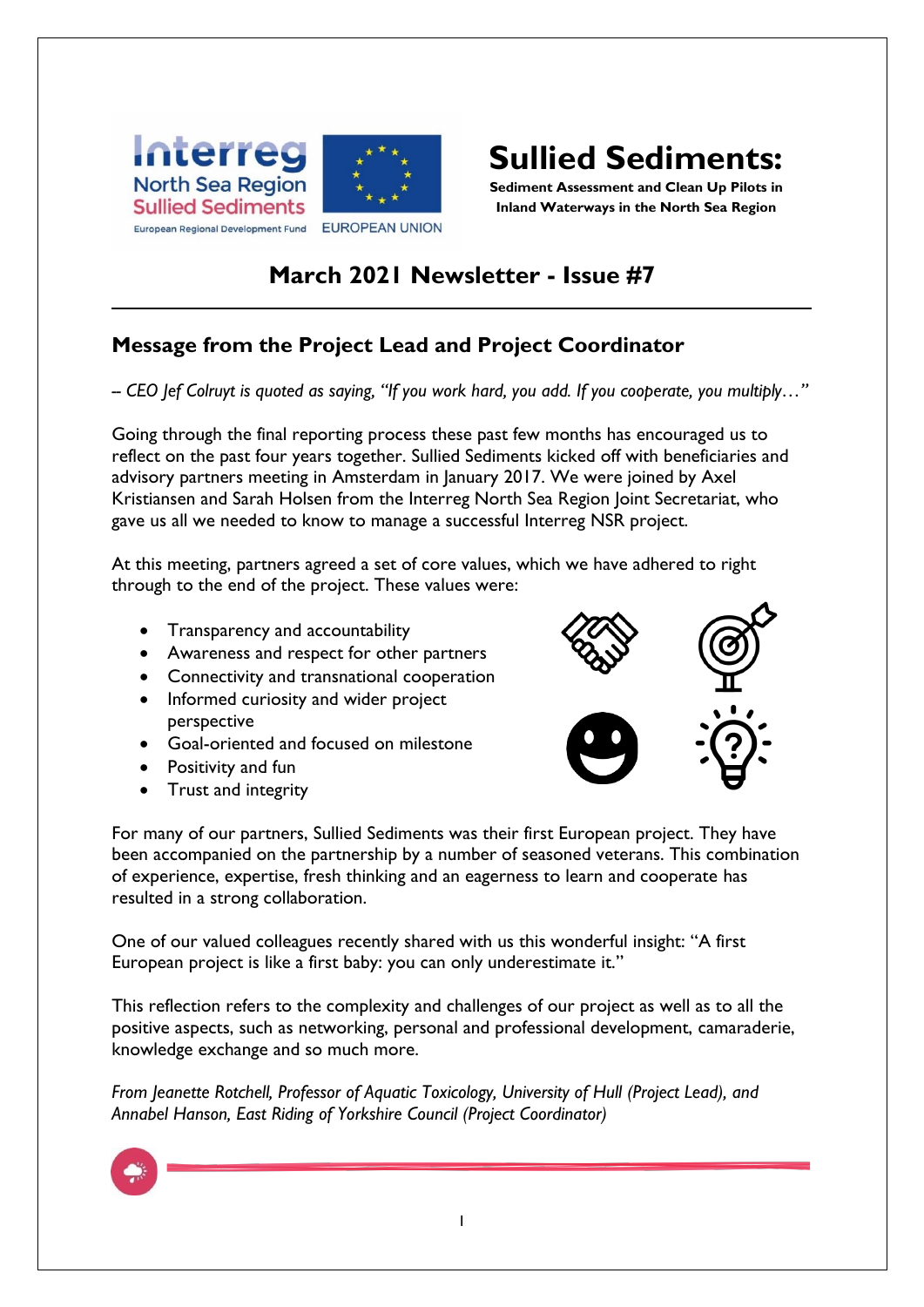## **Fun Facts about the Sullied Sediments Partnership**

Recognising that the pandemic has prevented us from getting together in person and celebrating our achievements, we asked partners to tell us what else they have been doing during the lifetime of the project.

Here are some fun facts:

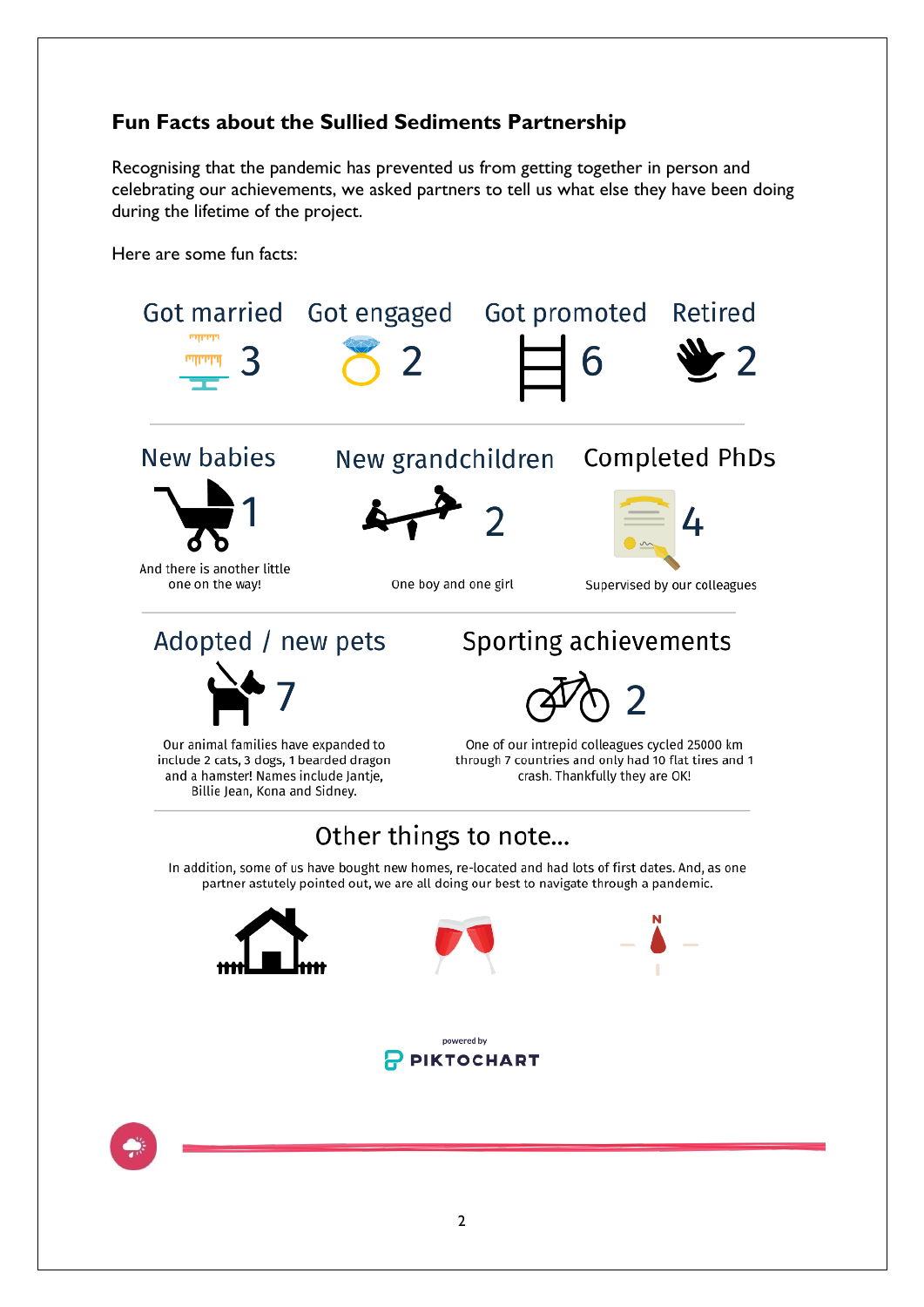# **Sullied Sediments Sampling Database**

### *Data collected from 18 surveys across three river catchments over 30 months*

As part of Work Package 3 – Sediment Assessment, the Sullied Sediments team aimed to improve sediment and dredged material assessment in order to improve the environmental safety without increasing costs substantially.

"Environmental safety" relates to decreasing the probability current or prospective hazardous effects being overlooked. Our hypothesis was that this decrease would be possible by integrating biotest data into a sediment and dredged material assessment framework as one line of evidence next to chemical sediment quality criteria (and possibly biological community data).

Data on ecotoxicity, chemical contaminants, sediment properties and biological community status were gathered during 18 sampling surveys in three river catchments, each with different characteristics, over the course of 30 months and collated into an extensive database:



#### [Sullied Sediments Sampling Database](https://northsearegion.eu/sullied-sediments/sampling-database/)

On our web space, you will also find a more detailed description of the database and a 33 minute demonstrating how to use it, provided by our Work Package 3 Lead, Professor Susanne Heise from the Hamburg University of Applied Sciences.



We hope that you find this to be a useful resource. Please let us know what you think.